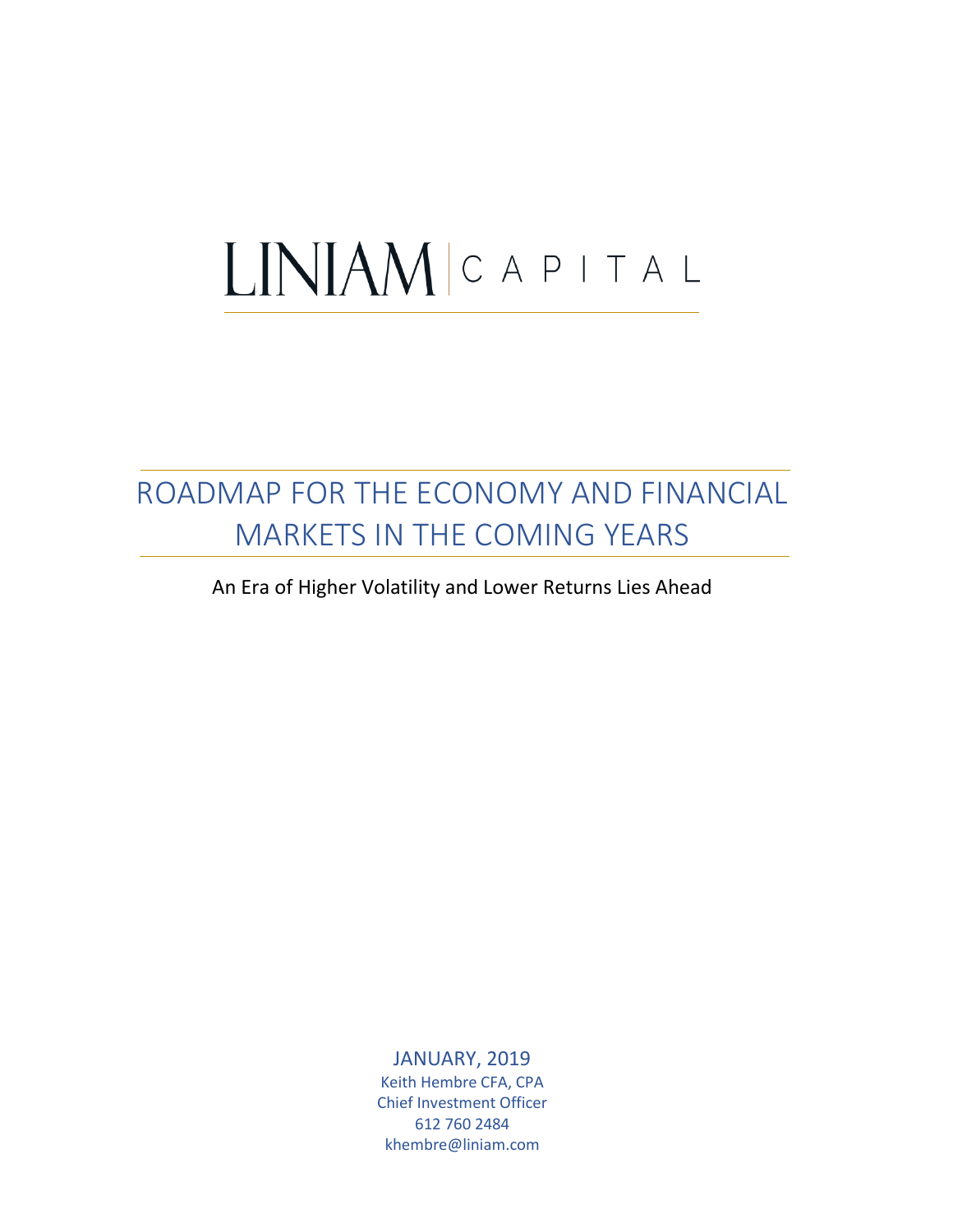## **Overview**

To best understand the outlook for the economy and the financial markets in the years ahead, we highlight forces that have driven the economy and financial markets to their current state. This is not a near term forecast, but an analysis of the current state of the economy and financial markets and the longer term drivers for each. It is an assessment of the likelihood and magnitude of changes in the years ahead in light of the perceived economic and/or financial imbalances identified in this paper. To stay up to date with our near term forecasts, analysis and investment strategy, visit [www.Liniam.com](http://www.liniam.com/) for our *Weekly Strategy Report* and *Interim Updates*.

## **Historical Perspective**

The past 35 years have generated extremely favorable performance for financial markets, despite the notable declines that occurred in equity markets following the dotcom bubble and during the financial crisis in 2008. Overall financial market returns have slowed from the dotcom era given the low level of interest rates during the past several years and peak equity valuations reached at the turn of the century. Nevertheless, cumulative performance over the entire period remains extraordinary as can been seen in the chart below showing the value of household net worth relative to disposable income.<sup>i</sup> We see the more challenging market conditions in the latter portion of 2018 as likely marking the transition to more volatile performance and lower average returns in the years ahead.

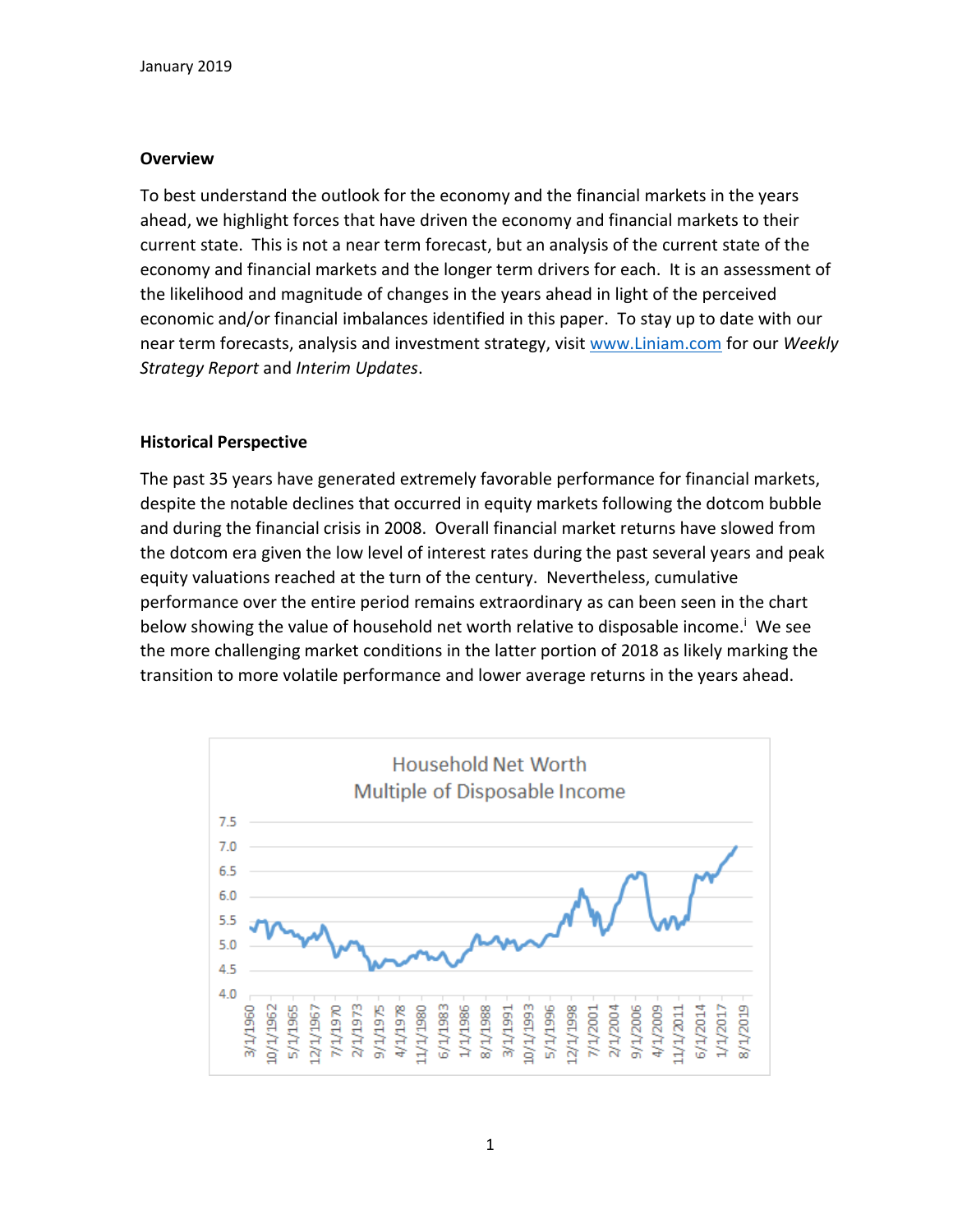In part, the strength in performance over the past 35 years reflects the poor financial market and cyclical economic conditions that prevailed at the beginning of this period. Back in the early 1980s, the markets featured record high interest rates and inflation, low P/E values for stocks, a low profit share of national income (profit margins), and in the wake of the 1981 - 1982 recession unemployment stood at its highest point in the post-war era. These extremes have largely flipped during the past 35 years, with interest rates and inflation now near record or generational lows, profits near a record share of national income, and a number of equity valuation measures near record high levels.<sup>ii</sup>

| <b>Historical Economic and Financial Market Metrics</b> | 1982   | 2018  |
|---------------------------------------------------------|--------|-------|
| Real GDP (Avg Prior 2 Cycles)                           | 3.80%  | 2.60% |
| CPI Y/Y (3 Yr Avg)                                      | 8.80%  | 1.60% |
| Fed Funds (3 YR Avg)                                    | 9.60%  | 0.50% |
| 10 Year Treasury Yield (3 YR Avg)                       | 12.80% | 2.30% |
| Corp Profit % GDP (3 YR Avg)                            | 5.30%  | 9.20% |
| SPX P/E Multiple (3 Yr Avg)                             | 8.3X   | 20.0X |

Cyclically, the unemployment rate also sits at its lowest level since the 1960s in late 2018, indicting little unutilized economic capacity for continued economic growth above the economy's long term potential growth rate from this point of the cycle forward.<sup>iii</sup> At the same time that these cyclical economic measures and market valuation measures have reached historically favorable levels, the underlying secular trends in labor force growth and productivity gains have declined. Thus, the potential growth rate of the real economy has slowed dramatically while at the same time the distribution of income sits near an extreme historical reading. We see this set of circumstances, coupled with the normally disruptive effects of tightening Fed policy, as the basis for heightened volatility and low average returns for the broad domestic markets in the years ahead.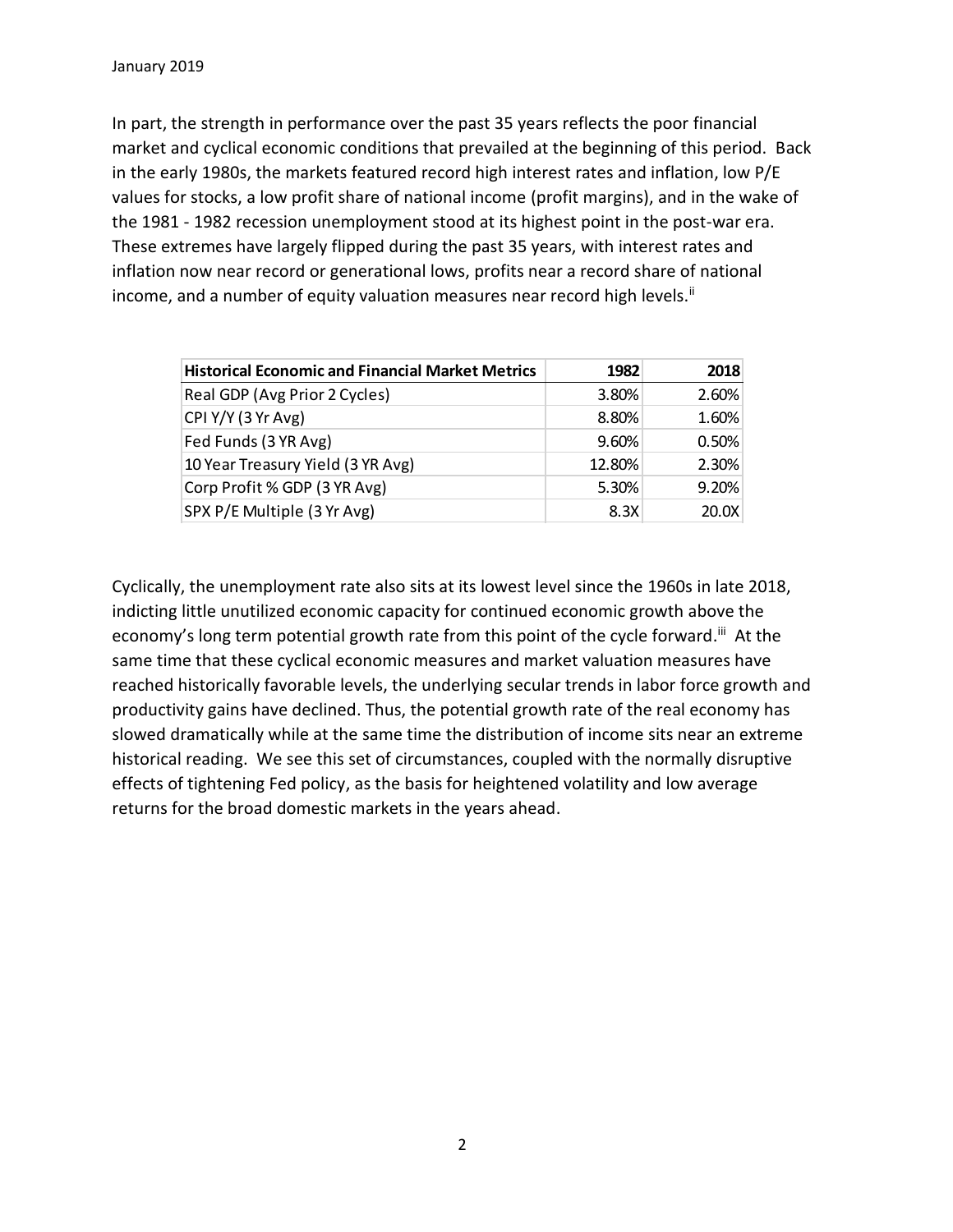

The focus of this report is primarily related to the domestic economy and financial markets, but many of these factors transcend the global economy and global financial markets. This set of conditions globally - slow growth, skewed income distributions and accompanying high debt levels - is arguably a key force behind many of the geopolitical tensions and much of the political polarization seen in the world's leading nations today.

#### **Real Economic Growth**

The two determinants of economic growth potential are growth in the labor force and growth in the productivity of the labor force when the economy is in a condition of full employment as is the case today in the U.S. The trend in US real economic growth has measurably slowed since the turn of the century. This development has been predictable in part due to the aging population structure and slowing growth in the working age population over this period. Other factors are also at work, such as lower labor force participation rates amongst the working age population, but demographic trends remain the major determinant in this slowing trend. The demographic trends in most major economies abroad are even larger headwinds to potential economic growth than is the case in the U.S., but even here the labor force is projected to grow by only about 0.5 percent per year over the next decade compared to growth that averaged 1.4% per year from 1950 through 2017.<sup>iv</sup> Labor force growth since the financial crisis has only averaged 0.5 percent, coincident with the trend in slower economic growth this cycle.

Unless productivity growth trends can accelerate, labor force participation increases materially, or labor force growth is supplemented by increased immigration, the slower trend of labor force growth will translate into a continuation of the slower trend in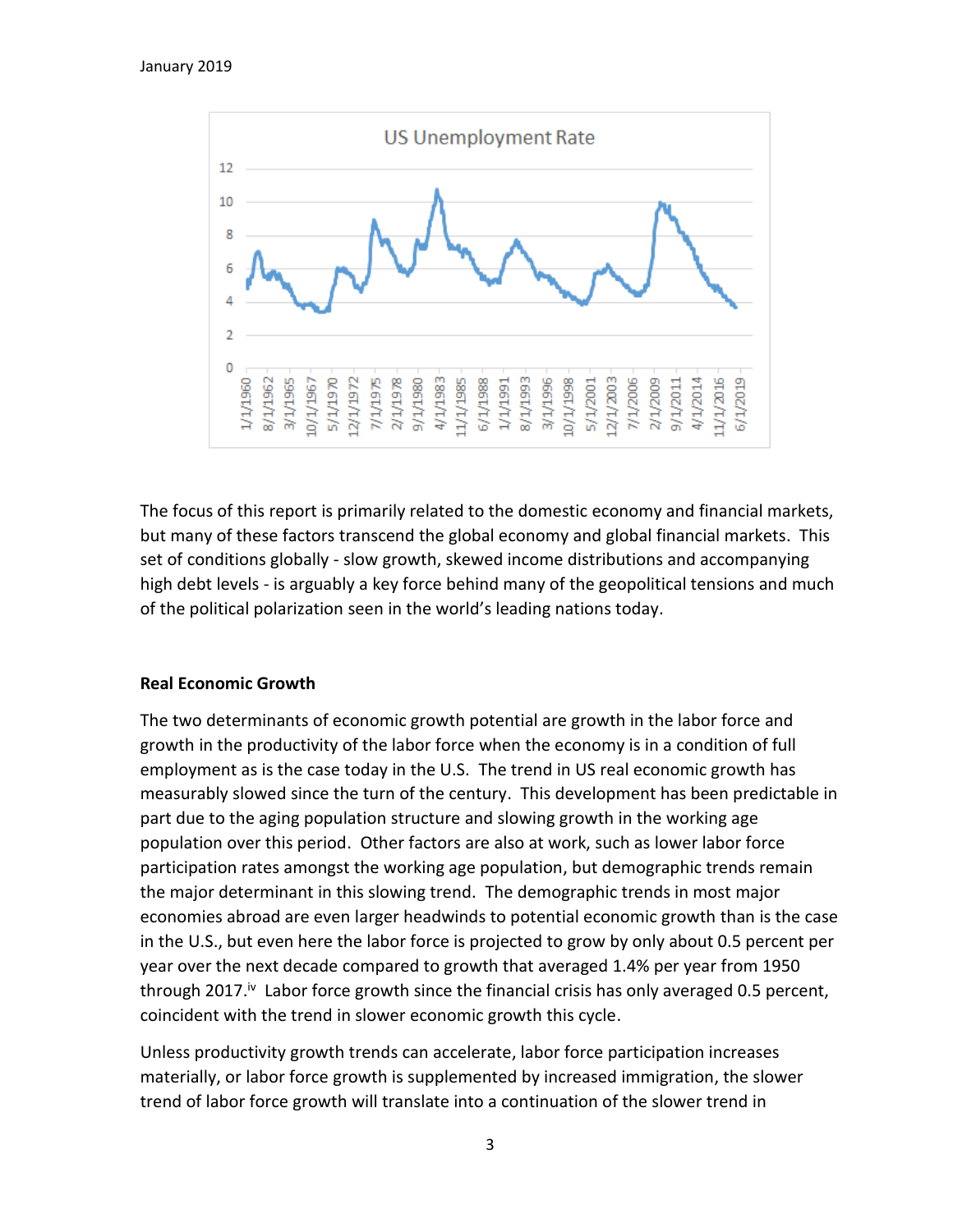economic growth in the years ahead. Immigration policies are unlikely to be loosened over at least the next couple of years, and labor force participation shows little sign of improving amidst the tightest labor market in a generation. Thus, the current demographic situation is likely to be the primary determinant of labor force growth in the coming years.

The deregulatory actions taken by the current administration are likely having a positive effect on productivity in the short term, but longer term productivity trends are likely to be more reflective of business investment trends and productive capital accumulation across industries. Tax law changes allowing for accelerated depreciation have likely helped to lift investment spending in recent periods, but overall capital goods investment has been essentially stagnant since the 2012- 2014 period in the U.S. Therefore, there is little in business investment spending trends during the past several years to suggest that a sustained increase in economy wide productivity growth is likely in the coming years.

The Federal Reserve Board and Congressional Budget Office both forecast that trend growth will remain a bit below 2 percent in the coming decade.<sup>v</sup> We see these forecasts as reasonable baseline estimates of average long term growth, but anticipate the slow and steady environment associated with zero percent interest rates and steady quantitative easing during the past decade will give way to a period of greater economic and financial market volatility in the years ahead.

#### **Inflation**

Given the extreme monetary policy actions taken by the Federal Reserve and other major central banks over the course of the past decade, many expected inflation to accelerate much more dramatically than has been the case. While the growth rates in money supply initially accelerated with these policy actions, and this worked to reverse the deflationary pressures associated with the financial crisis and prevent a disorderly deleveraging, the rate of money turnover (velocity) slowed steadily. The inflationary effects of increased money supply never materialized as a result. The curtailment of quantitative easing, the initial increases in policy rates and the progression to quantitative tightening over the past three years have all worked to slow the pace of money growth to well below the average pace of the past 20 years, a period during which inflation rates have mildly declined. We view the secular trend in inflation as continuing to be to the downside due to both domestic and global demographic trends and the persistence of heightened leverage across both domestic and global economies. This is reflected in the modest growth trend in monetary aggregates despite the extreme actions taken by both domestic and foreign monetary officials over the course of the past decade.

Market based inflation compensation measures have generally remained range bound over the past 20 years between 1.5 and 2.5 percent as measured by 10 year TIPs breakeven rates, with the exception of a sharp decline to zero during the fall of 2008.<sup>vi</sup> Breakeven

4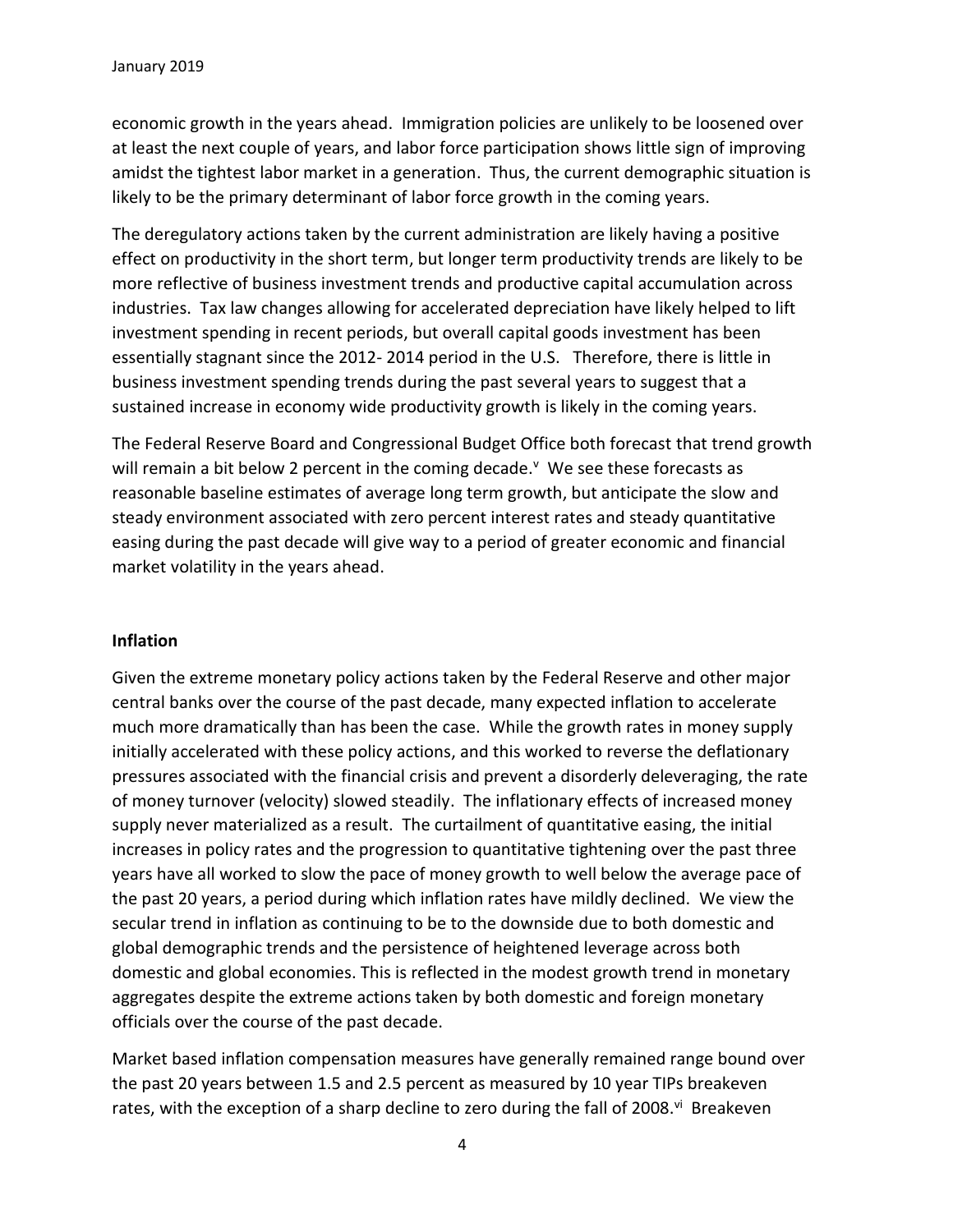rates have recently moved toward the lower end of that range despite the cyclical upward pressure on inflation originating from the extremely low level of unemployment and employment compensation reaching a cyclical high point. This likely reflects the slowing pace of money growth associated the ongoing Fed tightening cycle and its manifestation in widening credit spreads, a flattening yield curve and the growing risk of recession associated with the Fed's tightening cycle. Inflation typically falls materially and in a sustained manner in response to a recessionary environment, so to the extent the market is pricing an increased probability of recession in the coming years, inflation expectations should commensurately decline.

## **Corporate Profits**

When putting real economic growth and inflation into the context of the corporate sector's income statement, this implies the trend of modest volume growth and limited pricing power will persist in the years ahead. Profit growth in recent years has significantly outperformed the soft trend in overall corporate revenue growth, leading profits to historical heights as a share of GDP during the current cycle. The very subdued pace of labor cost increases this cycle is a significant factor behind this trend, as labor costs are the largest individual cost item across the corporate sector. Additionally, the very low level of corporate borrowing costs has allowed the corporate sector to increase leverage without a commensurate increase in borrowing costs relative to past cycles. With both of these trends now appearing largely exhausted as employment costs and interest rates have risen to cyclical high points, margin expansion from this point of the cycle forward will likely prove to be difficult. Finally, after tax corporate profits received a material one time benefit in 2018 from the reduction in statutory corporate tax rates. We should expect that profit growth for the duration of this economic expansion will closely match the pace of corporate revenue growth, but profit margins could experience significant mean reversion pressure from current historical levels in the event of an economic downturn in the years ahead, particularly given the heightened leverage employed across the corporate sector and limited policy options available to combat a downturn with federal deficits at already high levels and the current low level of interest rates.<sup>vii</sup>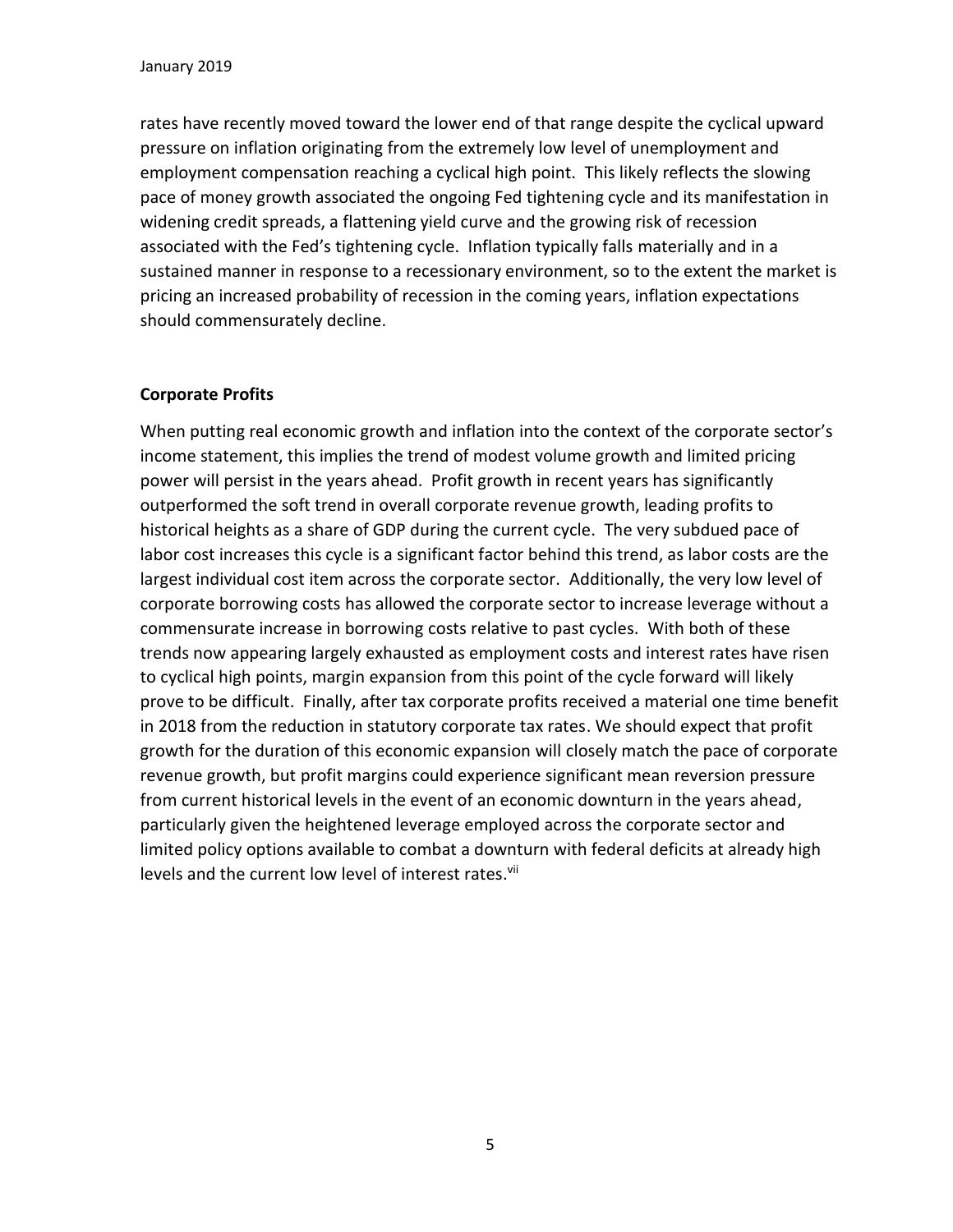

While nominal returns in the S&P 500 have slowed commensurately with real GDP growth since the economic expansion ended in early 2001, valuation levels remain high relative to longer term normal levels and the share of national income captured by corporate profits has reached a post-war high. This presents a challenging position for forward looking equity returns and creates more than normal downside risk in the event of an economic contraction and mean reversion with regard to profit margins and earnings valuations. For example, if profits mean reverted to 6.7% of GDP today from the current level of 10.1% and we hold all other factors constant, corporate profits would be 33.6% lower. But, when profit margins come under sustained pressure it will likely be in an environment of revenue pressures (recession) that is also likely to exert downward pressure on today's above normal market multiples. Significant downside skew exists for the domestic equity market.

#### **Fed Policy and the Current Economic Cycle**

From a cyclical perspective, we begin 2019 with the current economic expansion 115 months old and counting, just 5 months short of the record economic expansion that occurred between 1991 and 2001. Consensus forecasts suggest that we will achieve a new record long economic expansion in 2019, but at the same time the tightening monetary policy environment and the rate hiking cycle by the Fed suggest the expansion is becoming increasingly at risk as the year proceeds. Cumulative tightening so far this cycle is approaching the average magnitude of the past 6 Fed tightening cycles, especially when considering the quantitative tightening process that is complementing the increases in interest rate policy.<sup>viii</sup>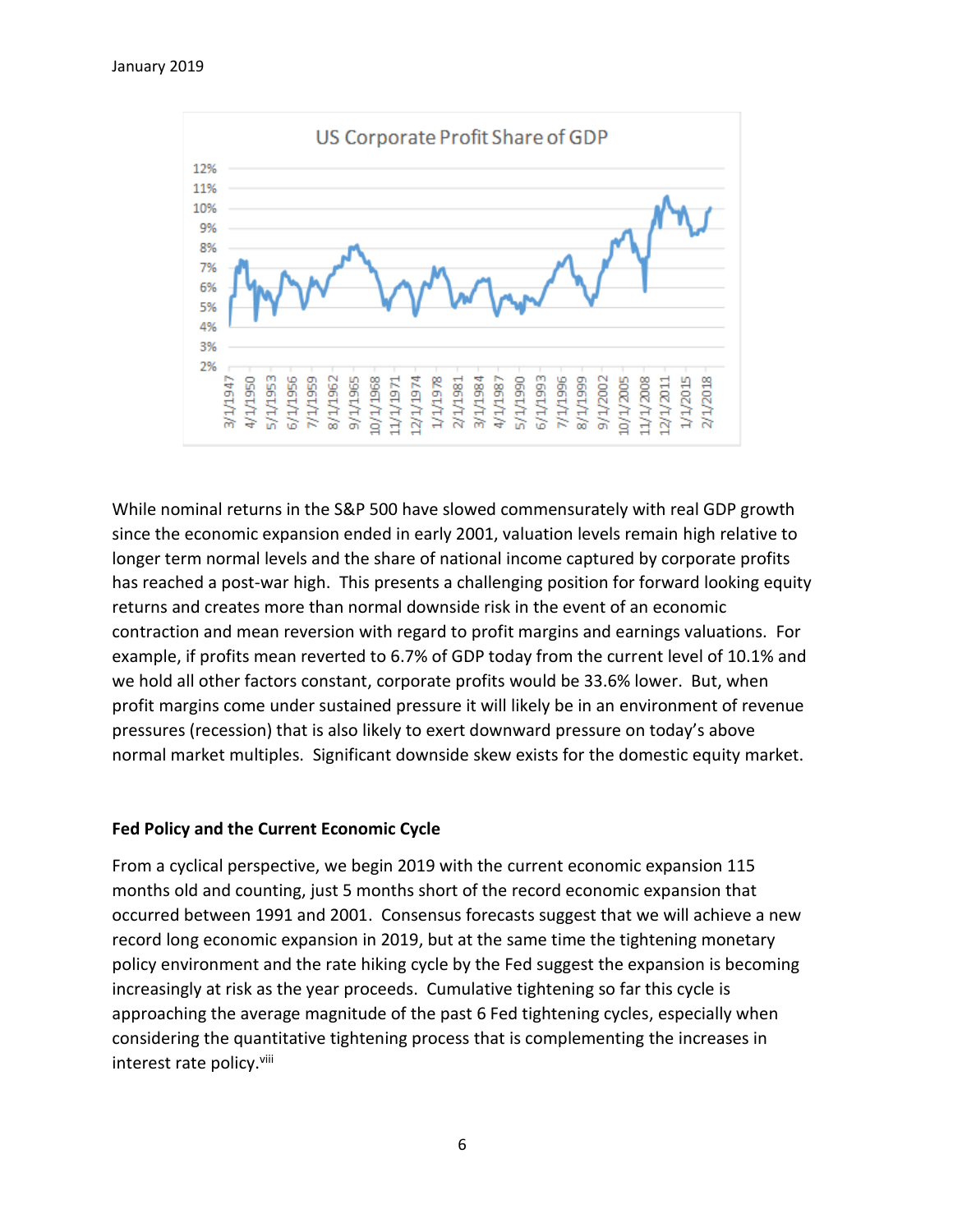| Federal Reserve Interest Rate Policy - Last 6 Rate Hiking Cycles of 100bps or More |                    |           |                  |           |                 |               |
|------------------------------------------------------------------------------------|--------------------|-----------|------------------|-----------|-----------------|---------------|
| <b>First Hike</b>                                                                  | <b>Start Level</b> | Last Hike | <b>End Level</b> | Magnitude | <b>Duration</b> | <b>Result</b> |
| May-83                                                                             | 8.50               | Aug-84    | 11.75            | 3.25      | 16              | No Recession  |
| Dec-86                                                                             | 5.88               | Sep-87    | 7.25             | 1.37      | 10              | No Recession  |
| Mar-88                                                                             | 6.50               | Feb-89    | 9.75             | 3.25      | 12              | Recession     |
| Feb-94                                                                             | 3.00               | Feb-95    | 6.00             | 3.00      | 13              | No Recession  |
| Jun-99                                                                             | 4.75               | $May-00$  | 6.50             | 1.75      | 12              | Recession     |
| Jun-04                                                                             | 1.00               | Jun-06    | 5.25             | 4.25      | 24              | Recession     |
| Dec-18                                                                             | 0.25               | $Dec-18$  | 2.50             | 2.25      | 36              |               |
| Avg Past 6 Cycles                                                                  |                    |           |                  | 2.81      | 14.5            |               |

Following the December increase in the Fed Funds rate, the Fed has now lifted rates by a cumulative 225 basis points since the cycle began in late 2015. This is at the low end of the range of prior Fed tightening cycles, but that doesn't account for the \$600 billion dollar annual pace of quantitative tightening (reduction in Treasury and MBS holdings in the Fed's portfolio) that is occurring alongside rising policy rates. The Fed had previously estimated security holdings changes of this amount were the equivalent of an additional 50 to 75 basis points worth of interest rate changes. When viewed in light of the historical experience, this is a troubling development as every Fed tightening cycle of this magnitude has created, at a minimum, a meaningful financial disruption and more often than not has landed the economy in a recession when looking beyond just the last 6 cycles.

Regardless of whether the economic expansion continues for the next 3 months or the next 3 years, we believe the economy remains subject to cyclicality and that a recession is likely to occur at some point as we look out over the intermediate term. The timing of such an occurrence will mean a lot with regard to tactical opportunities to avoid losses or profit from the likely downside in the financial markets associated with an economic downturn, but the timing of a potential downturn probably doesn't have a great deal of impact on the expected average return over the next 10 to 15 year period. For equities, these returns will be driven by the pace of real economic growth, the rate of inflation, changes in the profit share of GDP (profit margins) and changes in valuation. Based on the current state of the economy and markets, these returns are likely to be well below historical average levels.

#### **Interest Rates and Fixed Income Markets**

For the fixed income markets, there are reasons to be skeptical that the secular decline in long term interest rates has been exhausted. The recent multi-year highs in Treasury yields reflect cyclical upward pressures on interest rates arising from cyclical inflation pressures, increases in the Fed's policy rate and a fiscal policy driven acceleration in economic growth earlier in 2018 which now appears to be fading. As we get closer to the cyclical peak in the Fed's policy rate, this upward pressure on the broader yield curve should begin to abate.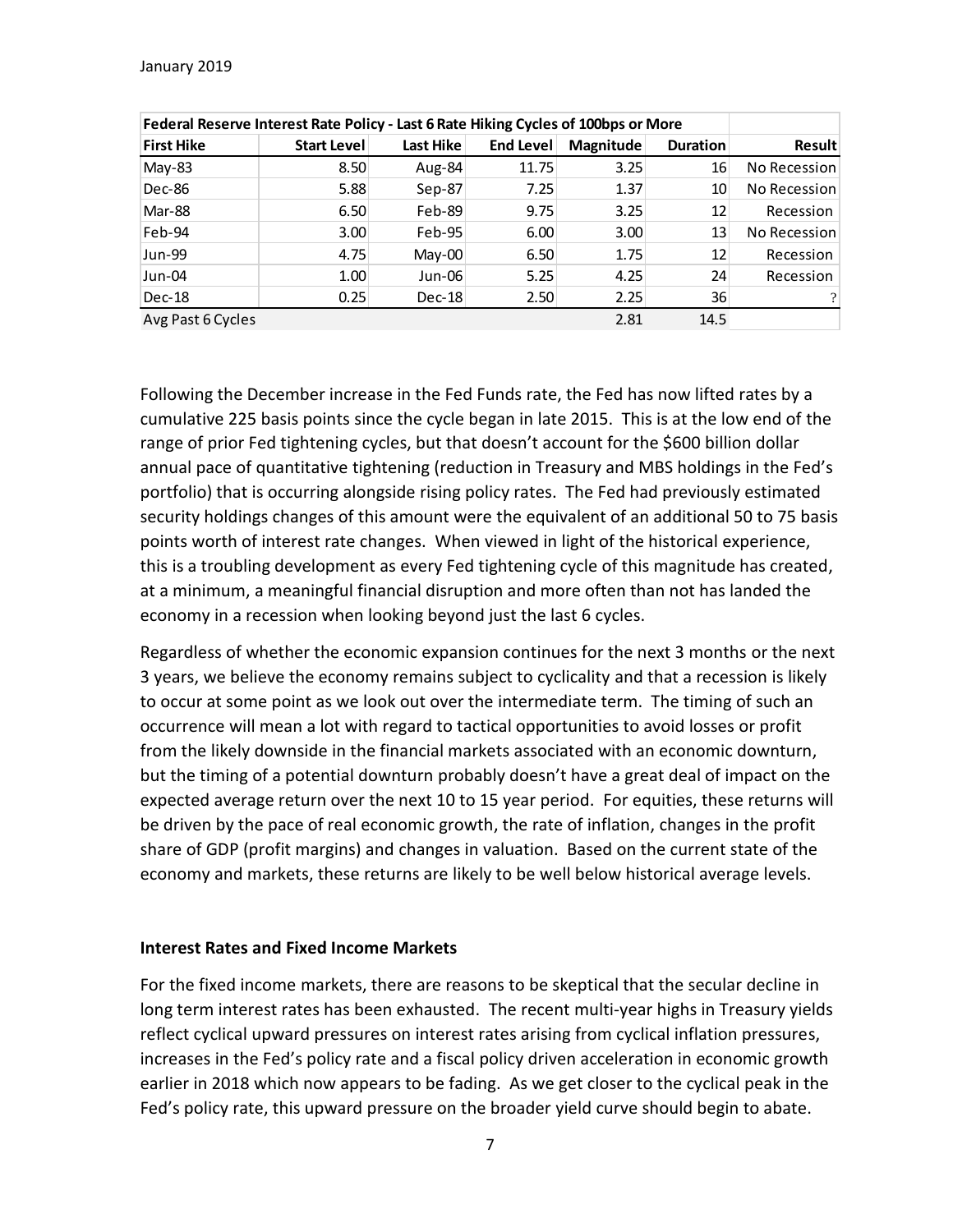We are inclined to view the high points reached in longer term Treasury yields in November as cyclical peaks. Economic momentum and inflation expectations have moderated as have leading growth indicators. The Fed may not be justified in further lifting rates under these conditions. The Fed's rate guidance, while tempered at the December FOMC meeting, nevertheless appears to be lagging these developments.

Historically, the gap in time between the Fed's last increase in policy rates and the first reduction in policy rates tends to be relatively short – rates do not tend to plateau for an extended period of time. Longer term Treasury yields will begin to anticipate eventual rate cuts following the final upward movement in policy rates, which is why the yield curve tends to flatten and invert toward the end of hiking cycles. These dynamics are likely to play out in the coming year.

From a secular perspective, we see the forces that have driven interest rates to historical lows during the past cycle - slower trend growth and high outstanding levels of debt at ever lower interest rates - as remaining in place.

## **Credit Conditions**

Low inflation and low interest rates have supported credit conditions over the past decade. While credit growth has been relatively slow from a historical perspective during the current cycle, the rate environment has supported credit demand and supply has been readily available and supported by quantitative easing efforts. The codependence between credit conditions and interest rates suggests that interest rates are likely to be capped as even this historically low level of rates generated only modest credit growth. But under these conditions the economy has remained highly levered in the wake of the financial crisis. While financial sector leverage has been reduced since the financial crisis, nonfinancial debt as a share of GDP has essentially held steady and remains at record high levels when compared to the level of economic activity. These conditions are pervasive on a global basis and are reflected in the near zero interest rate environment amongst most of the world's developed economies.

The extreme monetary policy actions of the past decade – domestically and abroad – were designed to keep a disorderly deleveraging from occurring but have acted to prevent any real deleveraging from occurring as well. In the wake of this, high levels of debt outstanding are likely to act as a restraint on future demand growth. They represent, in a sense, spending that has been pulled forward. It also indicates a likely heightened sensitivity of economic activity to rising interest rates.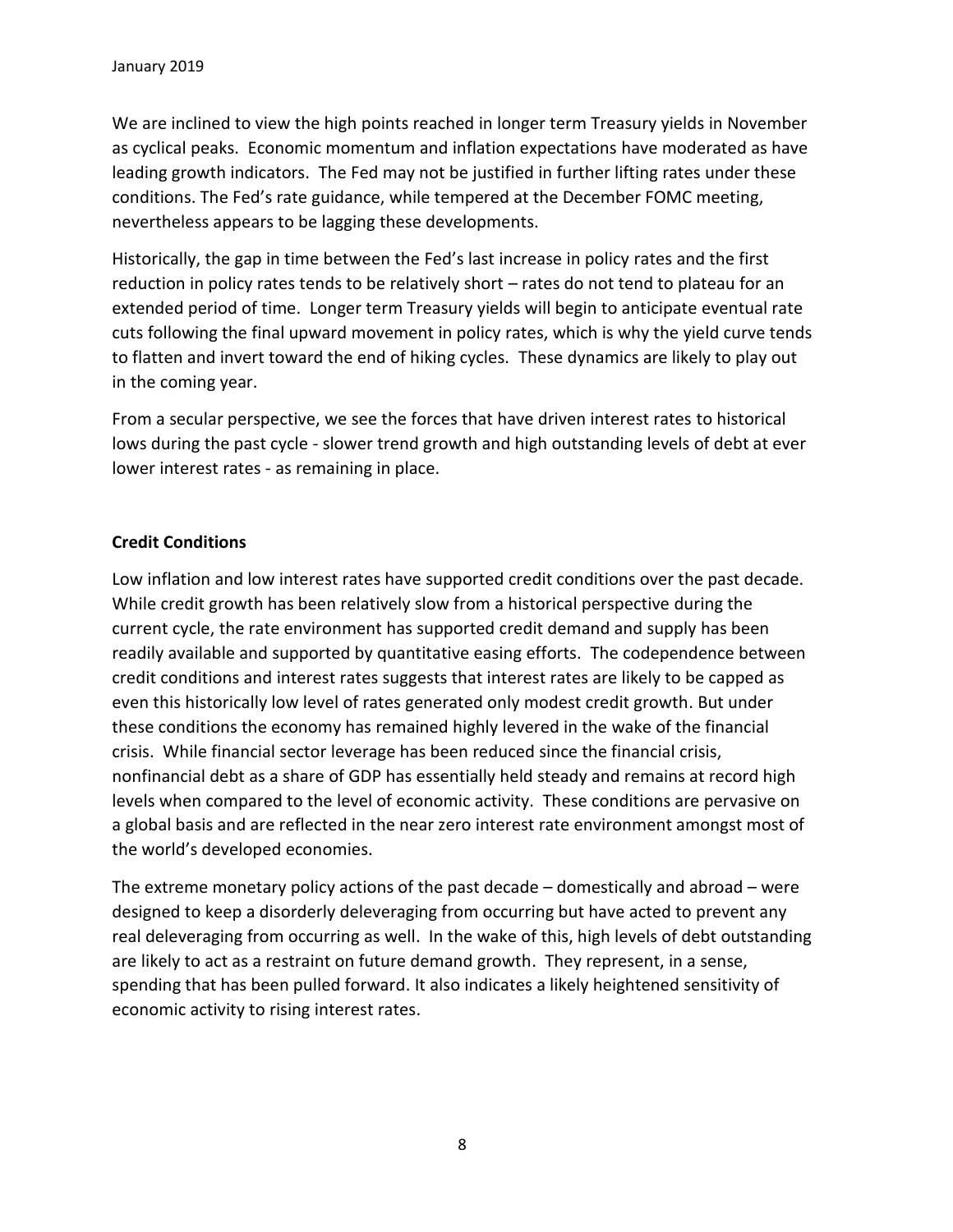

Domestically, households have delevered moderately in the wake of the financial crisis and there is much better supply and demand balance in the housing market. But the bulk of this deleveraging occurred in the mortgage credit markets, and was accomplished in large part through the defaults that occurred in that space.

Over the past decade, the primary drivers of debt growth have been the increases in federal government borrowing reflecting large federal deficits and increased corporate borrowing, a significant portion of which was used for balance sheet management purposes. With very high levels of debt outstanding, the economy is going to be very sensitive to changes in interest rates. But the economy reacts to changes in interest rates with lags that are sometimes long. While the credit ratings of the U.S. government remain stable, overall credit quality on a global basis and amongst the US corporate sector has deteriorated. Financial problems are likely to occur where leverage has been employed to the greatest degree.

As such, the corporate sector is our top candidate to experience problems associated with debt outstanding in the coming years. A significant portion of corporate debt outstanding will mature in the coming 3 years. This debt will need to be refinanced at new higher interest rate levels, or will require balance sheet deleveraging, with corresponding effects on profitability metrics from either choice. The leveraging of the corporate sector over the past cycle has also eroded credit quality and solvency measures, trends that were highlighted in the IMF's *Global Financial Stability Report* most recently updated in October, 2018 .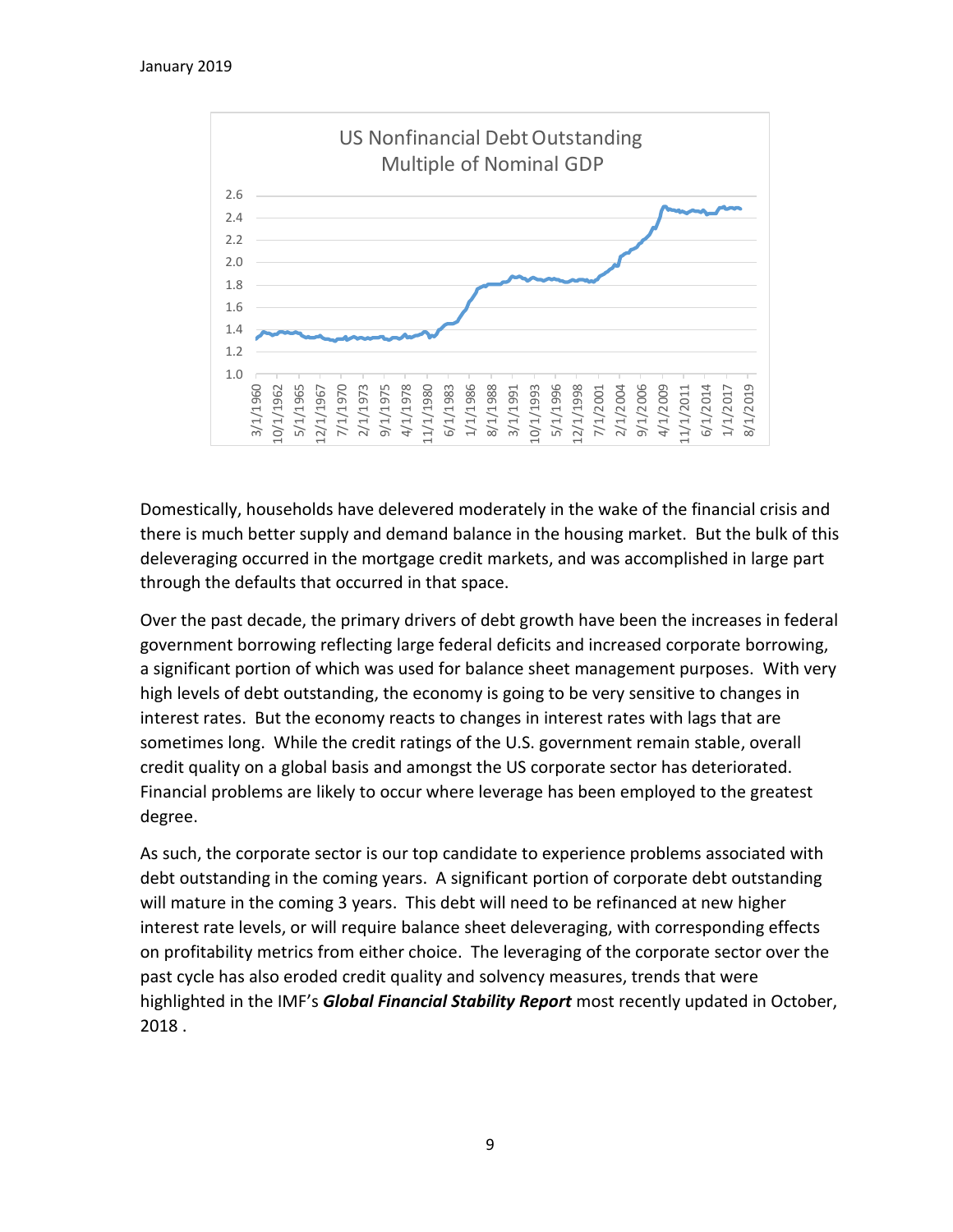

For these reasons – a sustained slower trend rate in economic growth, the high levels of debt outstanding and the likely sensitivity of both cyclical economic growth and solvency trends to higher interest rates, we see the prospects of further increases in interest rates as limited as we look out over the coming years. Deleveraging will likely need to occur before we can return to a higher or more normalized interest rate environment. We should expect to see interest rates return to, or exceed, their prior lows in the event of a cyclical downturn, particularly in light of the large gap between domestic interest rates and those in other developed economies today. The secular trends in the world's other major economies are similar to those domestically, which suggests there is limited potential for external forces to lift domestic conditions.

#### **Portfolio Strategy**

Under the macroeconomic environment foreseen following the analysis in this paper, we see a standard balanced portfolio of stocks, bonds and a limited amount of alternatives investments and alternatives strategies as likely producing unsatisfactory returns in the years ahead, particularly where return assumptions remain elevated compared to present day fundamentals. According to Vanguard data, a 50 percent equity and 50 percent fixed income portfolio has returned 8.4 percent per year from 1926 through 2017.<sup>ix</sup> If profits can maintain the current share of national income, the economy grows at its potential rate and inflation meets the Fed's 2 percent objective, overall profit growth will be limited to about 4 percent annually through the remainder of the cycle – ignoring the influence of swings in the dollar and oil prices on overall corporate profits. With recent volatility, there is likely some modest scope for multiple expansion under this ideal scenario. Bonds will likely